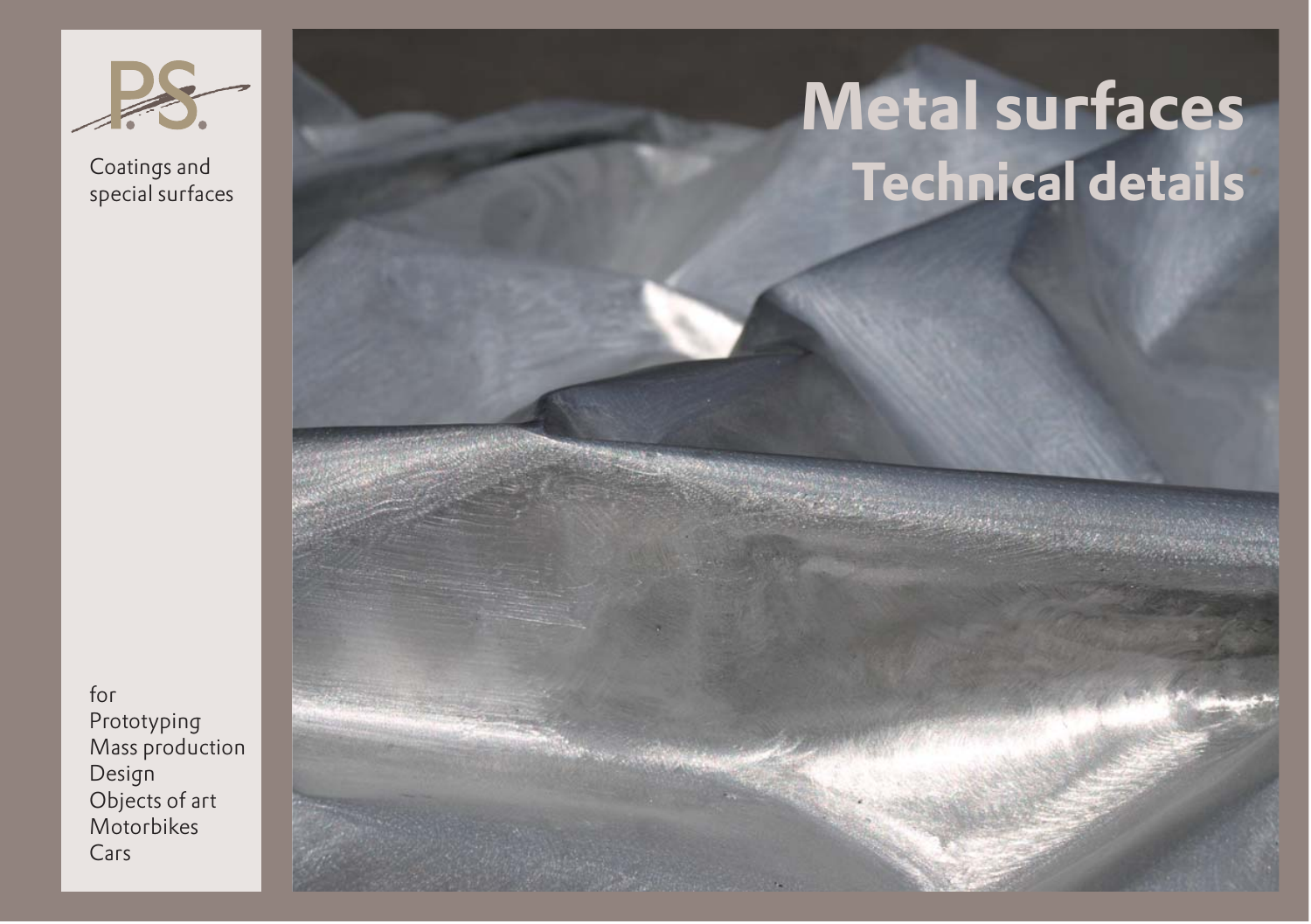

Oberflächen & Lackierungen

for Prototyping Mass production Design Objects of art Motorbikes Cars

### **Real-metal coatings manufactured by injection molding at room temperature**

**P.S. Lackierungen** manufactures metal surfaces, applied by spraying, which consist up to 95% of metal powders. A mixture of metal powder and binder + hardener is resulting in a cold liquid metal (composite metal) which can be applied by a special spray process to nearly every surface. After the drying process the surfaces show similar properties as cast metal. As a matter of fact: it is real metal.

Through our process you realize a strong and durable metallic surface. Shape and design details of the coated objects remain as the original pieces show them. The object however shows metallic structures. As real metal the coating is long-lasting and resistant to wear.

#### **Metallsorten**

- Aluminium
- -Iron
- -Nickel-Silver
- -Stainless Steel
- -Brass
- -Bronze
- -Copper
- -Special alloy: X-metal
- -Special alloy: Z3
- Special alloy: Gunsmoke





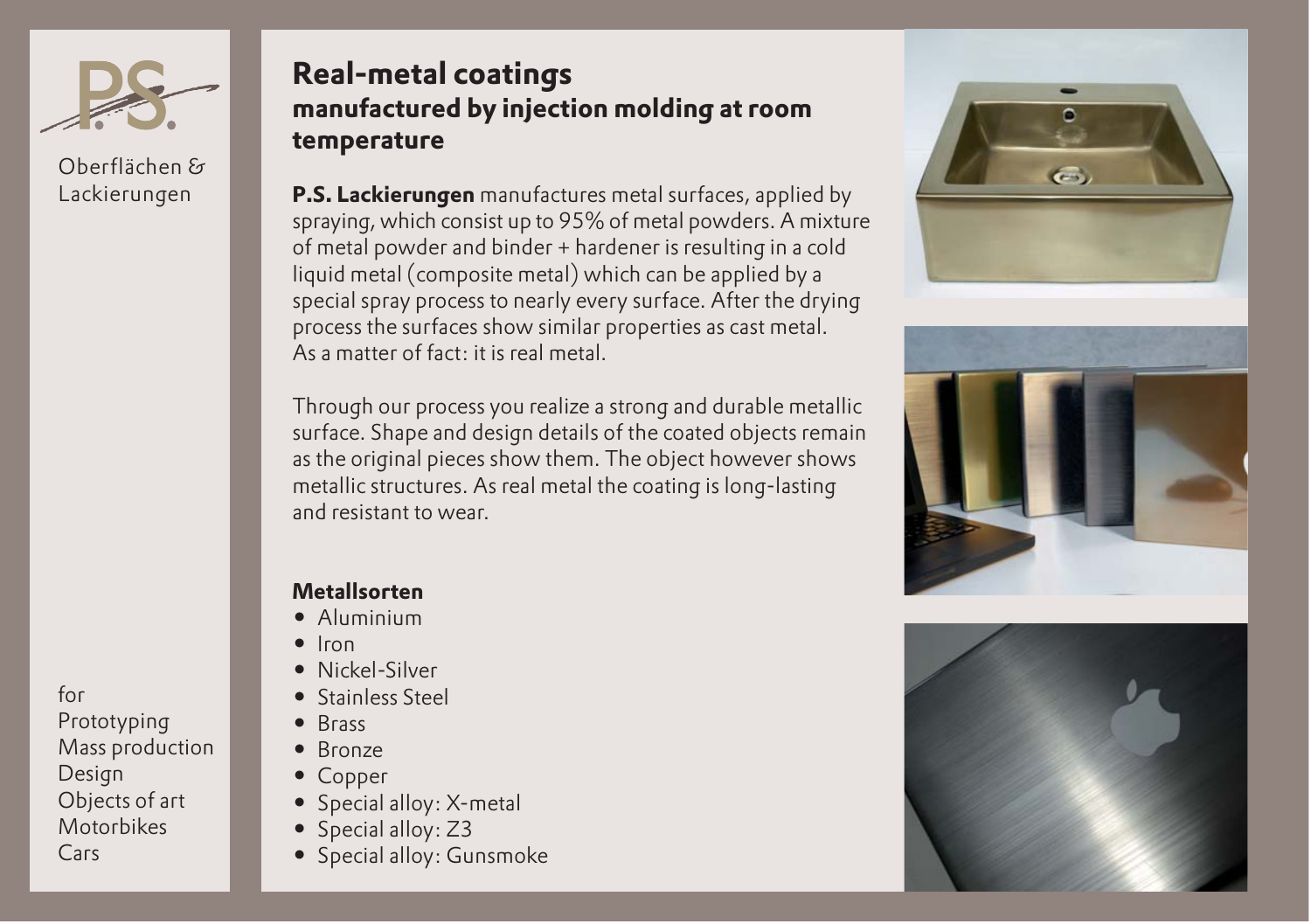

### **Properties and applications**

#### **Properties:**

- thermal conductivity
- magnetic (iron)
- anti-microbial (copper, alloys)
- **NO electrical conductivity**
- surface qualities: glossy, mat, brushed
- reactivity: corrosion (rust), patina, etc. can be created artificially
- partial surface coatings are possible
- micro layers allow the coating of fine structures
- resistant to impacts and stress, no peeling
- for suitable long-term usage outside and inside
- hermetic sealing and UV protection can be obtained by application of a clear lacquer

### **Applications:**

- prototypes and models **- and the set of the set of the set of the set of the set of the set of the set of the set of the set of the set of the set of the set of the set of the set of the set of the set of the set of th**
- -
- replacement of casted pieces  **and a state of casted** pieces  **and a state of a state of a state**
- mass production (anti-microbial)
- exhibition and fairs **- exhibition** and fairs **-**
- architecture
- interior design
- objects of arts

Design oriented: The Contraction of Punction oriented:

- copper and alloys in ship building product design for all areas of application and offshore technologies (anti-fouling)
	- copper and alloys for hygienic applications
	- copper and alloys with biocide effect

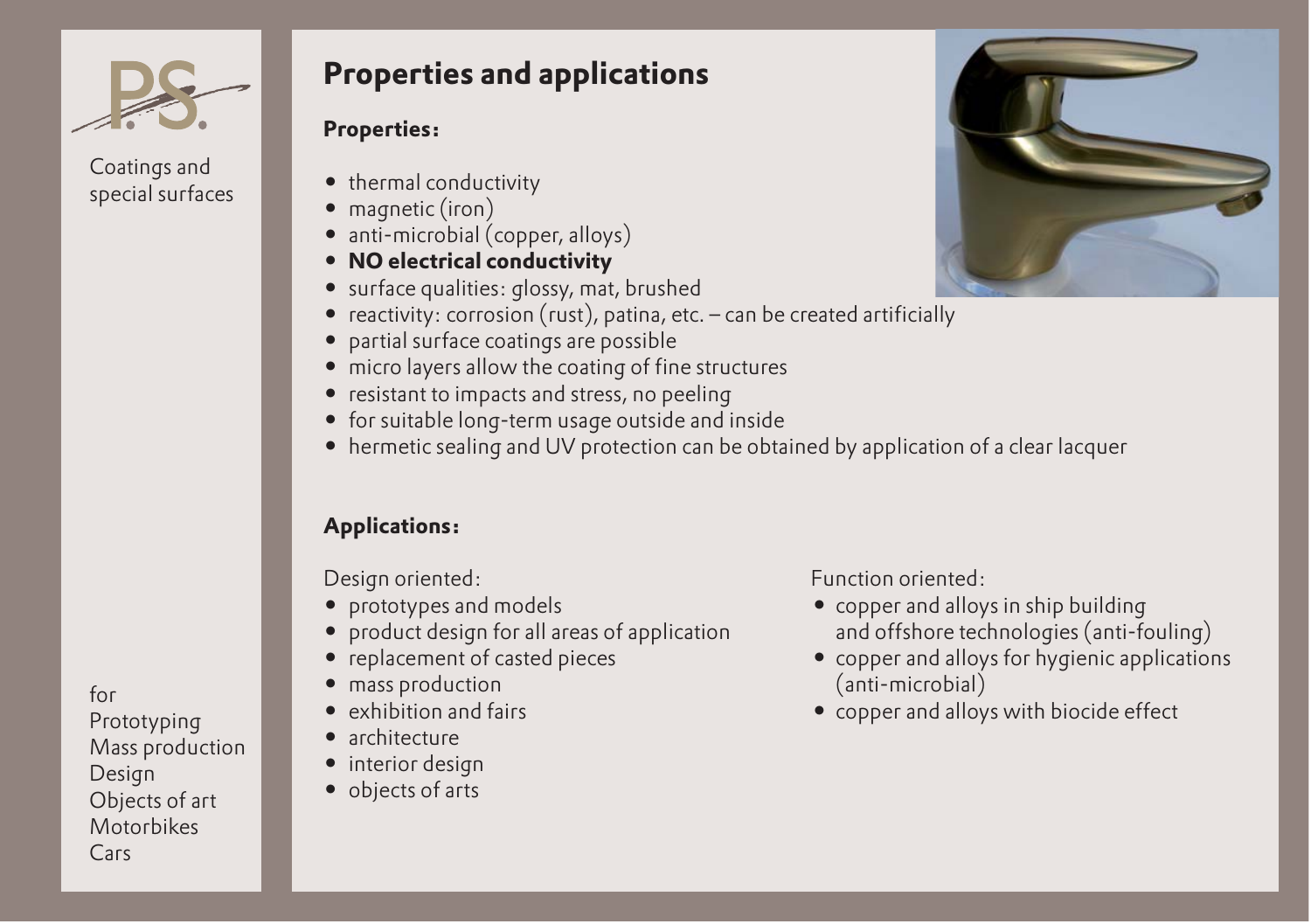

### **Base materials**

The right choice and application of the most suitable surface pre-treatment is essential for the quality of the final metal coating. Basically a metal surface can be sprayed nearly on every type of substrate:

## Organic/ Metals/<br>Inorganic materials: construction materials:

Inorganic materials:

- $\bullet$  wood  $\bullet$
- cardboard •
- $\bullet$ paper
- terracotta •
- $\bullet$ gypsum -
- ceramic -
- others

- 
- carbon/carbon fibre/glass fibre
- $\bullet$  glass
- plaster
- 
- others

#### Plastics:

- foam
- GFK Glass fibre reinforced plastics
- ABS acrylonitrile-butadiene-styrene
- -PA Polyamide
- -E Polyethylene
- $-$  PP Polypropylene
- PUR Polyurethane
- $\bullet$  PF Phenolformaldehyde
- UF urea-formaldehyde resin
- others

### • all metals

- 
- 
- 
- cement
- 





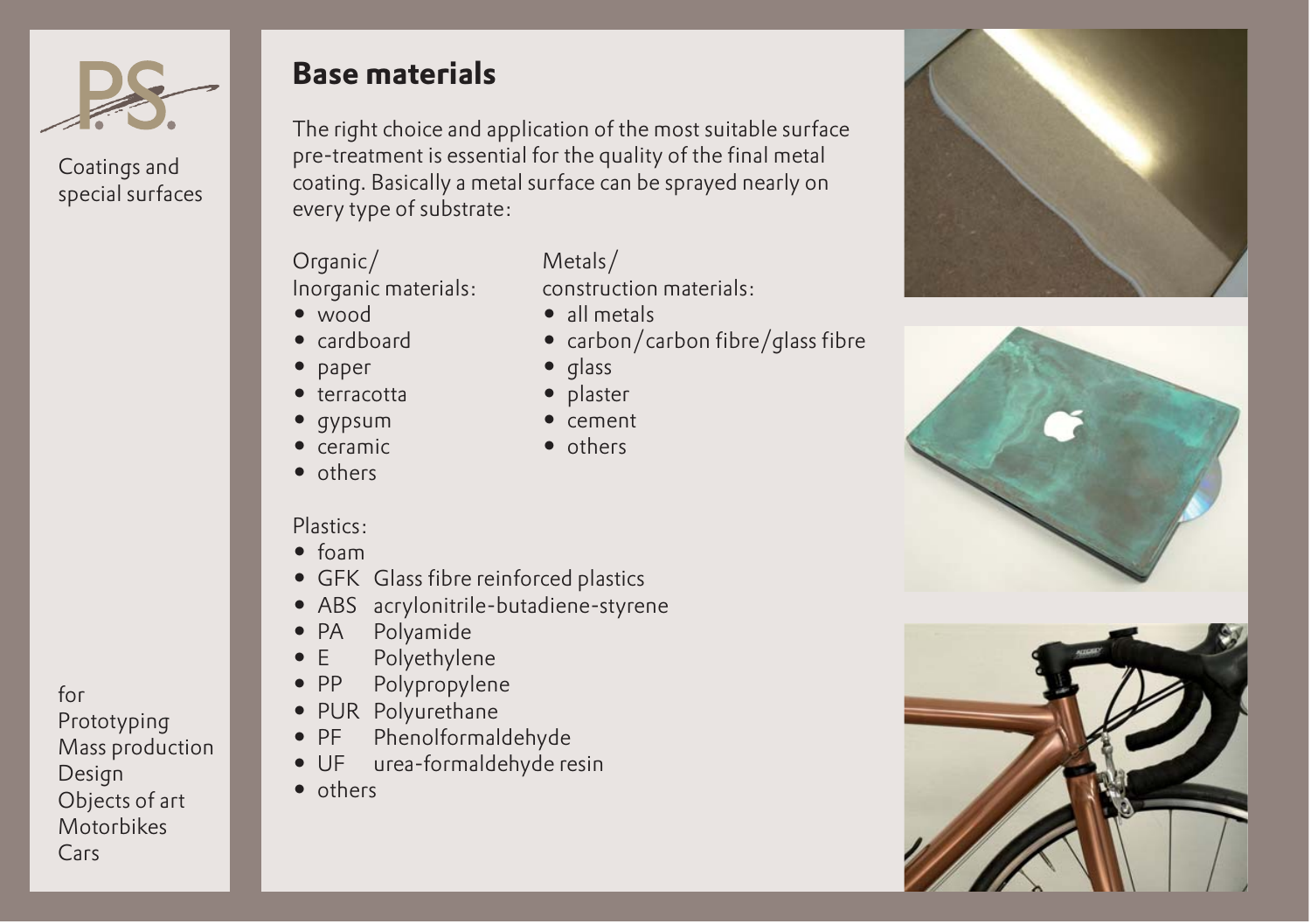

### **Process description**

#### **A. Pre-treatment of the substrate**

**P.S. Lackierungen** manufactures composite metals which bond with the substrate in a very elastic way. The strength of the bond and therefore the quality of the final piece depend on the correct pre-treatment of the surface of the work piece.

With the pre-treatment we want to achieve a smooth, dry and residue-free surface. Processes like degreasing, grinding, tumbling and blasting can help to remove surface impurities like dust, humidity, oil or solvents.

In case of porous substrates like wood or gypsum cavities or holes can be treated with fillers in order to reach a better surface quality. Borders and edges should be ground in order to allow a better polishing of these areas later which will improve the desired decoration effect.

#### **B. Spraying of the composite metal**

The composite metal consists of three different ingredients: metal powder, binder and hardener. The mixture of the ingredients is sprayed on the substrate at room temperature. The desired effect and the necessary final treatment define the thickness of the layer, which normally varies between 70 and 150 µm.

for Prototyping Mass production Design Objects of art **Motorbikes** Cars

After the spraying process the work piece should rest for approximately 60 minutes. Then the work piece is dried for 6 - 12 hours at a temperature of 20-60 °C. Afterwards the surface is ready for the next treatment steps.

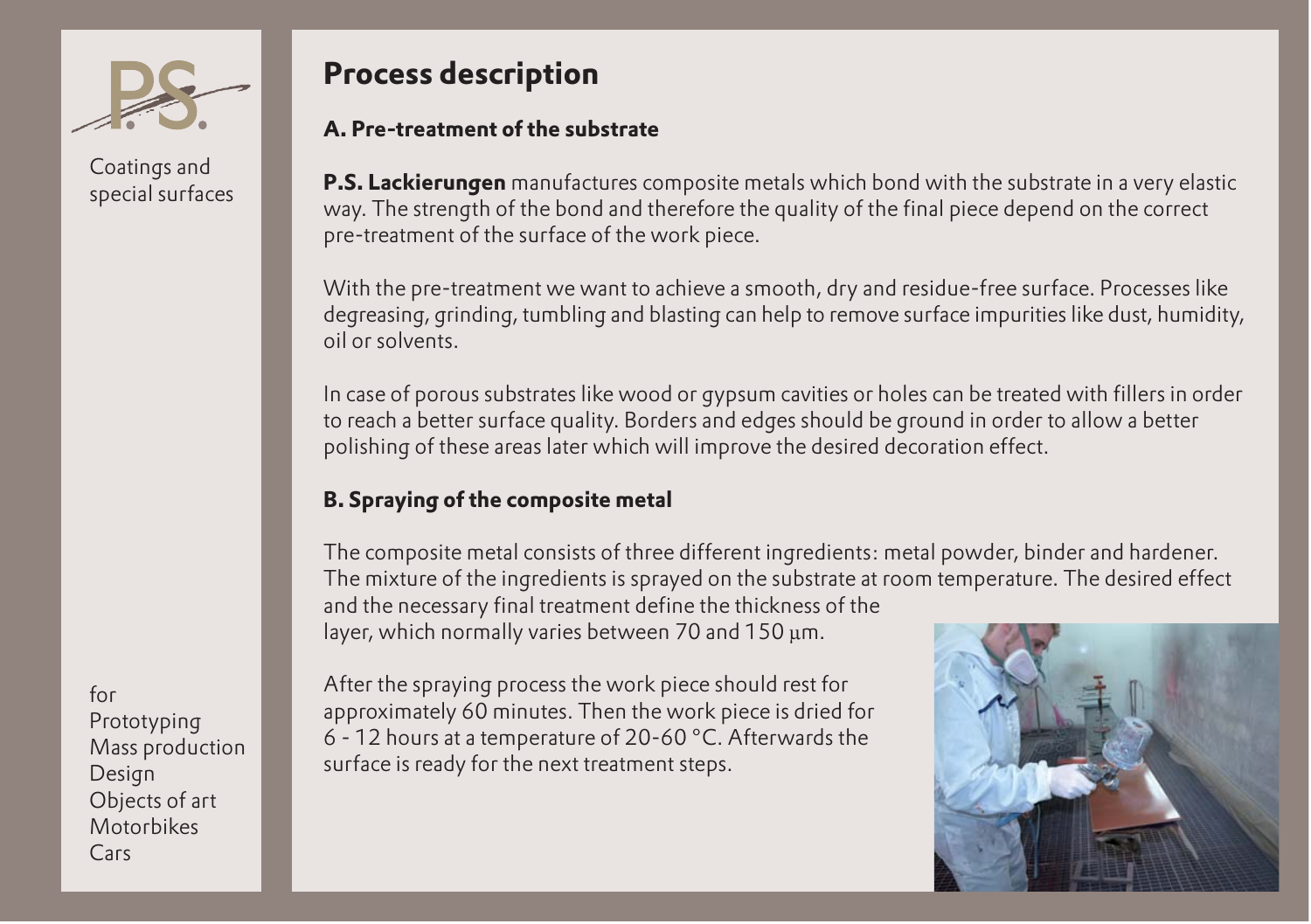

#### **C. Surface treatment**

The dry substrate has a mat surface which shows eventually some uneven parts and an oxide layer, which is due to the chemical reaction during the hardening process. Blasting or grinding will remove the reactive layer as well as uneven surface areas. The function of the mat metal surface is now perfect.

The composite metal can be treated with various processes: additional blasting, grinding, polishing (high gloss or mat), semi-bright brushing, oil grinding, machine treatment or engraving result in surfaces of a different smoothness, brightness and structure.

An acid treatment with different solutions causes a chemical change of the metal surface within a few hours. The following effects are possible:

- blackening of bronze, brass and copper
- corrosion of bronze, brass, copper, nickel-silver and iron
- corrosion (rust) of iron

#### **D. Sealing or natural surface changes**

The condition of the final metal surface can be maintained for a short period using a special sealing. The application of a clear lacquer results in a long lasting UV protection.

If the surface is only cleaned after the final treatment the metal is changing in a natural way. A less smooth surface will show corrosion and reactions much faster than a smooth one.

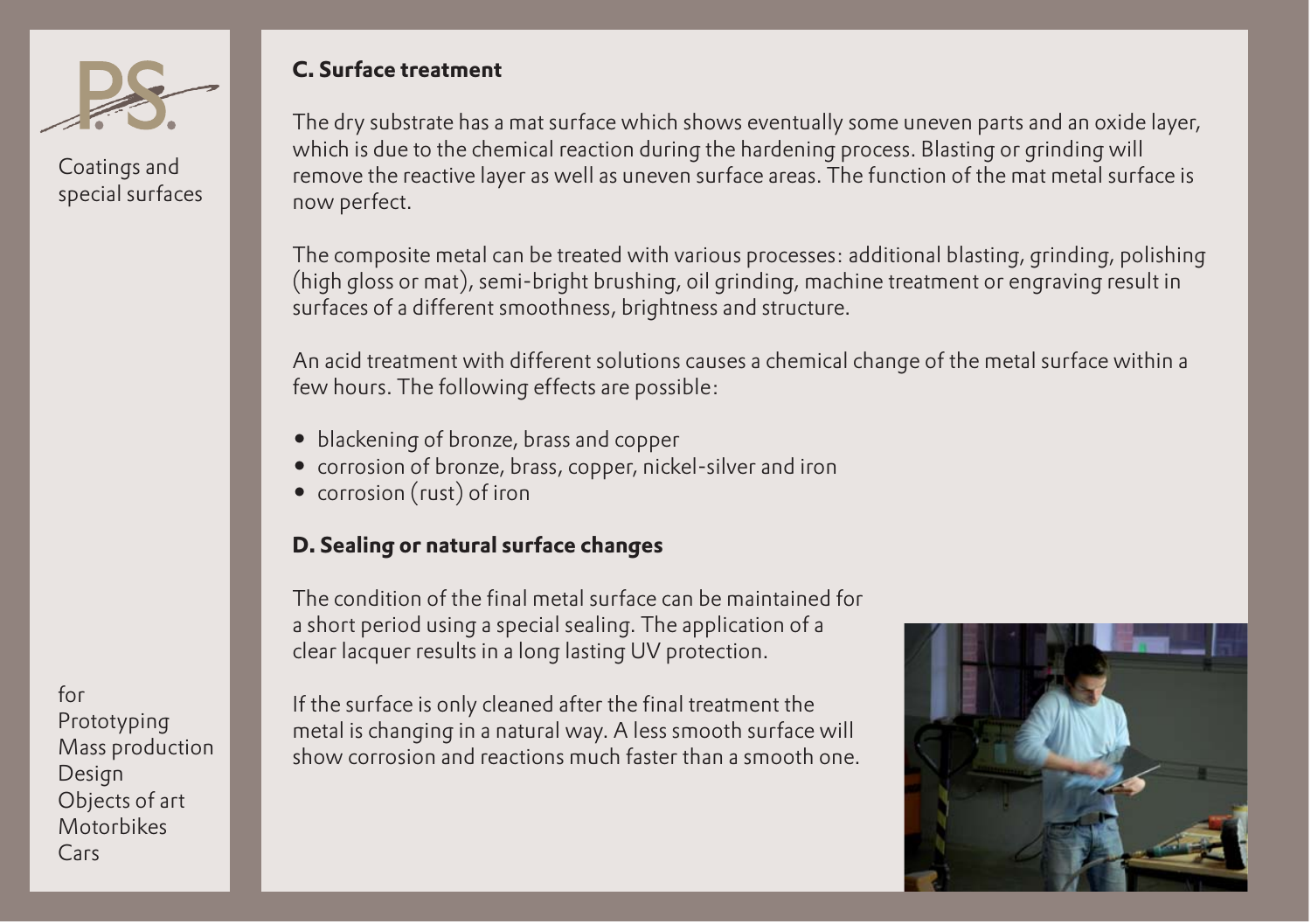

### **Technical properties**

#### **Physical properties**

| Layer composition:             |                         |       |
|--------------------------------|-------------------------|-------|
| 1. composite metal:            | арргох. 70 - 150 µm     |       |
| 2. treatment: decrease of      | approx. $20 - 60 \mu m$ |       |
| 3. if required, clear coating: | арргох.                 | 80 µm |

#### **Functional effects**

- 1. ongoing studies on anti-microbial effects in hospitals
- 2. physical stress resistance by KTA-TATOR Inc., Pittsburgh/PA, USA, May 2008:
	- abrasion resistance
	- adhesion (tape/knife/tensile)
	- impact resistance
	- solvent resistance
	- hardness (pencil/Barcol)
- 3. General information and publications with respect to clinical studies on the anti-microbial effects of copper and alloys can be found in the internet, for example on:
	- http://www.ps-lack.de